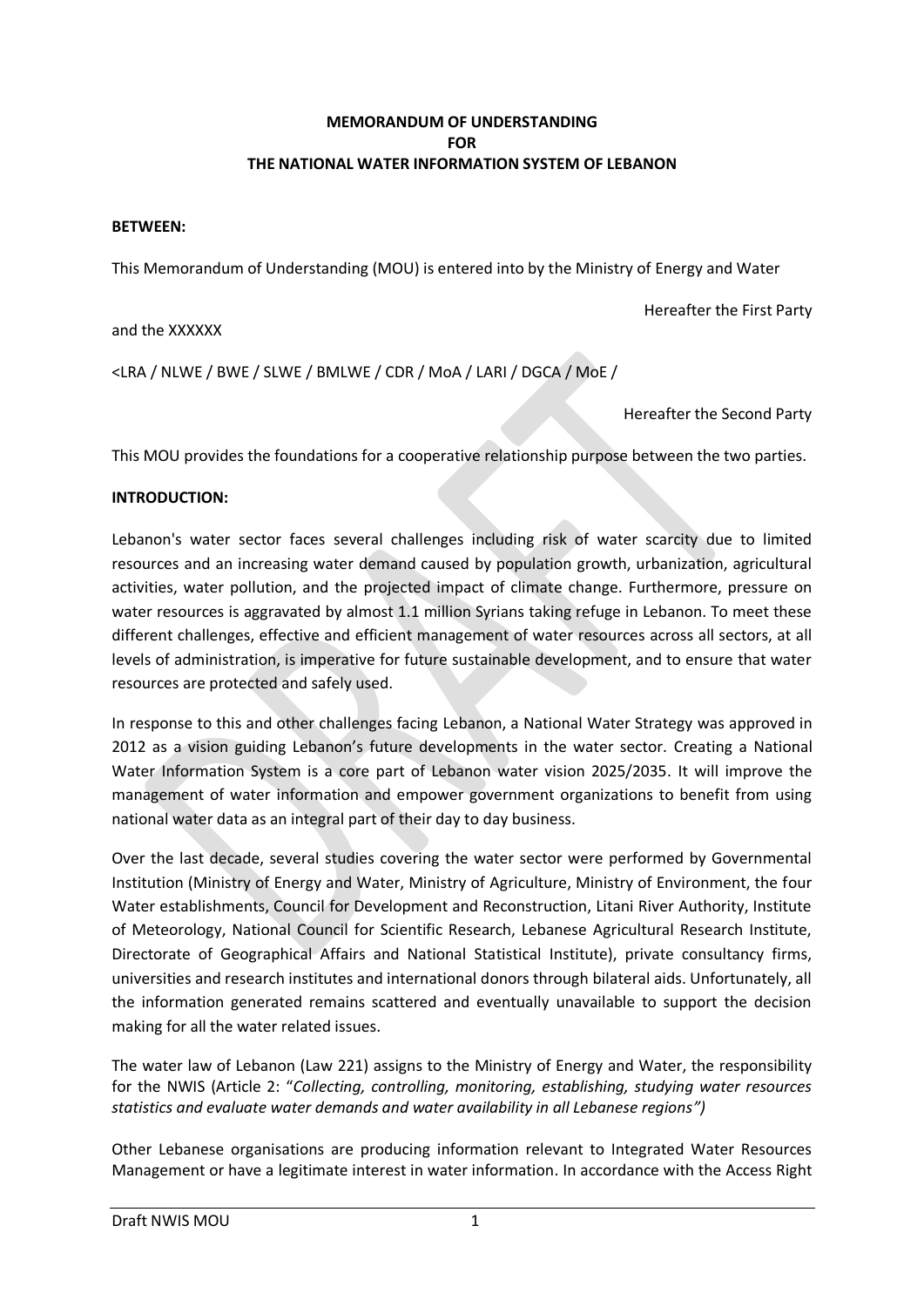to Information Law 28 dated 10/02/2017, the government therefore has a responsibility to facilitate access to information in a timely manner.

The Presidency of Lebanon declared its interest on establishing the Information and Training Center for Water to support inter-ministerial cooperation (Press release dated 7 June 2017).

The national water information system involves a nationwide program of monitoring and data collection wherein data will be entered, updated, processed and made accessible to various users to support knowledge and decision making related to Lebanese water resources management.

The partners to this MOU are entering into an agreement in principle to support the National Water Information System through the cooperative sharing and management of data as prescribed by the Laws of Lebanon.

### ARTICLE (1): REFERENCE TO THIS MOU

This MOU is called (Memorandum of Understanding between the First Party and Second Party) and shall be effective once signed between both parties

#### ARTICLE (2): REFERENCES

The introduction of this MOU and any other annexes and tables agreed upon between the two parties is considered part of the MOU and shall be read as one unit

# ARTICLE (3): TERMS AND DEFINITIONS

The abbreviations and capitalized words and phrases used in this MOU shall have the following meanings:

- MOU: Memorandum of Understanding
- NWIS Framework: is a set of principles, standards, guidelines and procedures that will lead to a system (in the widest sense) which will, over time, cover all of the stakeholders needs for waterrelated information and decision making in Lebanon.
- NWIS: National Water Information System: It is not a single computer system or application, it is a number of computer systems or applications, each with their own users, data and functionalities, that should work together within a specific set of standards and agreements.
- Partner: Any of the organizations which sign and join this MOU
- Stakeholders: is any governmental organization, non-governmental organization, business or private person that will benefit from and/or has interest in NWIS.
- Strategic Management Committee (SMC): formed from top decision makers of all the Partners which are part of the NWIS.
- Technical Coordination Committee (TCC): formed from the nominated staff from all the Partners.
- Technical Secretariat: formed by a technical team of the MEW or a specialized entity working under its mandate

# ARTICLE (4): THE PURPOSES AND GOALS OF THIS MOU

The overall purpose of this MOU is to establish and operate the NWIS so that all partners may benefit from access to and use of the NWIS data provided by all partners. The specific objectives include the following: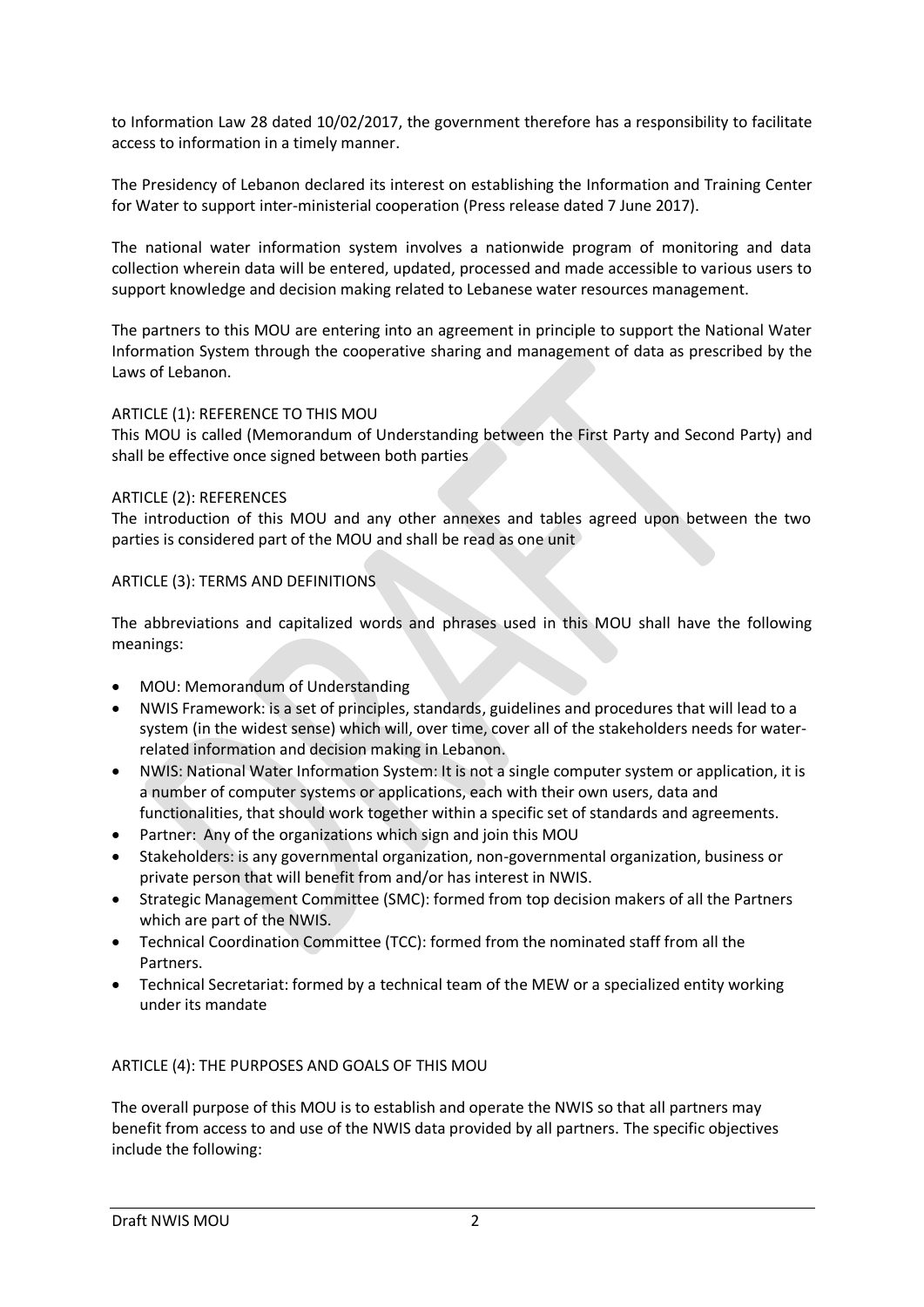4.1 To develop the NWIS with the following characteristics:

- Efficient and economical to operate and maintain
- Reduced duplication with other data management programs
- Integrate water data available from each partner
- Ensuring data access for mandatory reporting requirements of Lebanese government at national and international levels
- Be secure and stable
- Be available to authorized partners, other public agencies and legislators via secure access over the internet
- Protect confidentiality of personal information to ensure the safety of each Partner's employees.

4.2 To satisfy the data needs of the Partners by employing modern technology/instruments and making them available at all parties in the best possible way.

4.3 To outline and provide training to NWIS partners on the NWIS operating procedures.

4.4 To define the roles and responsibilities of each Partner in data provision and system administration.

4.5 To create a comprehensive set of interoperable databases inclusive of all water related information in Lebanon.

4.6 To share water information amongst Partners that will assist each other in performing its mandates in a more efficient and effective way.

4.7 To provide water information indicators and maps for the decision makers and the public

4.8 To provide the needed information to prepare annual water reports, including calculation of the yearly water balance

4.9 To provide knowledge inside and outside the water sector organizations

4.10 To support activities for the continuous development of NWIS.

4.11 To work on improving the quality of water data to feed the NWIS

# ARTICLE (5): ROLES AND RESPONSIBILITIES

#### 5.1. The Strategic Management Committee

5.1.1 The Strategic Management Committee (SMC) is chaired by the Ministry in charge of water or its deputy representative

5.1.2 The SMC oversees the needs of the NWIS development and operation. It undertakes the following tasks:

- Supervise the development of NWIS
- Strategic planning for the NWIS
- Development and maintenance of the project vision, mission, goals and policies
- Approval of the annual budget and report of the (TCC)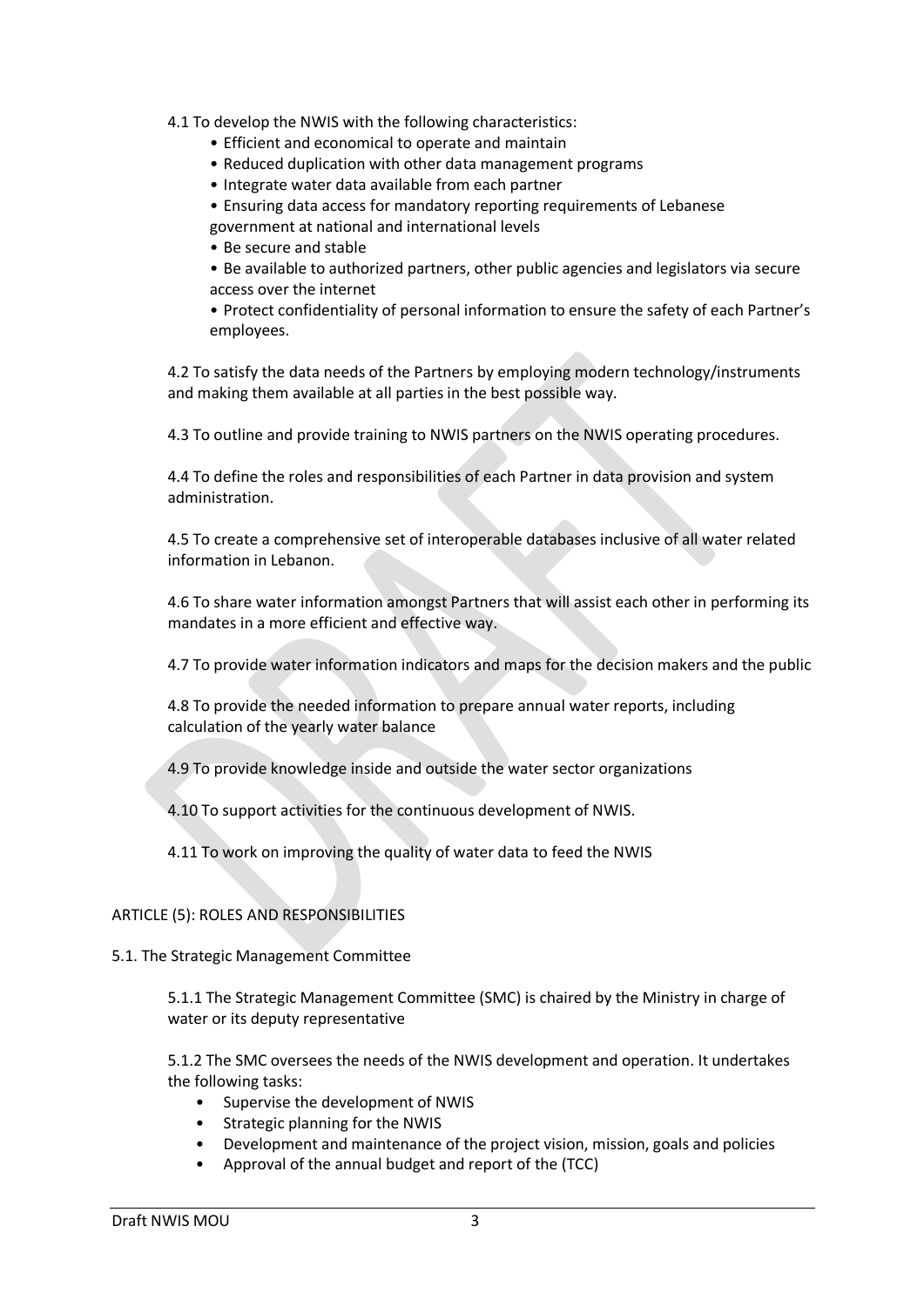- Monitor effectiveness of NWIS
- Communication with all partners
- Request technical and financial support from relevant parties

5.1.3 The SC convenes upon the invitation of its chairperson or his deputy during his absence, at least once year.

### 5.2 The Technical Coordination Committee (TCC)

- 5.2 The TCC is chaired by the Water Director
- 5.2.2 The TCC undertakes the following tasks:
	- Maintain, apply and continually improve the NWIS Framework; its architecture, principles, standards and procedures.
	- Monitor the development and operation of new information systems, or alterations to existing systems, which are associated with the NWIS Framework.
	- Prepare a yearly plan of activities for the continuous development of NWIS and submit it to the Steering Committee for approval. The plan shall identify new information needs, a plan for collecting missing data, a plan for improving quality of data collected; a plan for improving NWIS framework and related systems; plans and proposals for training of Partner staff; and a plan for procurement of new equipment and services
	- Validate the launch of the thematic working groups formed by partners, and oversee their activities.

5.2.3 The TCC convenes upon the invitation of its chairperson or his deputy during his absence, at least twice a year.

# 5.3 The partners

- Cooperate in the definition of the working procedures of the NWIS framework, in particular through the participation in thematic working groups
- Apply the NWIS Framework, its architecture, principles, standards and procedures
- Declare all datasets produced, databases and tools managed with their characteristics (nature, geographic coverage, etc.) into the NWIS metadata catalogue
- Collect, validate and make accessible water related data into NWIS that is correct, accurate, complete, and entered on time and work on improving the related processes.
- Share procurement tender information that has a potential impact on the goals and purposes of the NWIS framework.
- Participate and cooperate in conducting studies and monitoring programs validated by the TCC.
- Participate in preparing the technical specifications for the instruments required for the monitoring of the water parameters.
- Designate a principal contact who shall support the implementation of this MOU between, and provide the name and contact information to SMC
- Comply with the rules of ethic (article 6).

# 5.4 The Technical Secretariat

5.4.1 Support the daily operation of the NWIS program including but not limited to the following: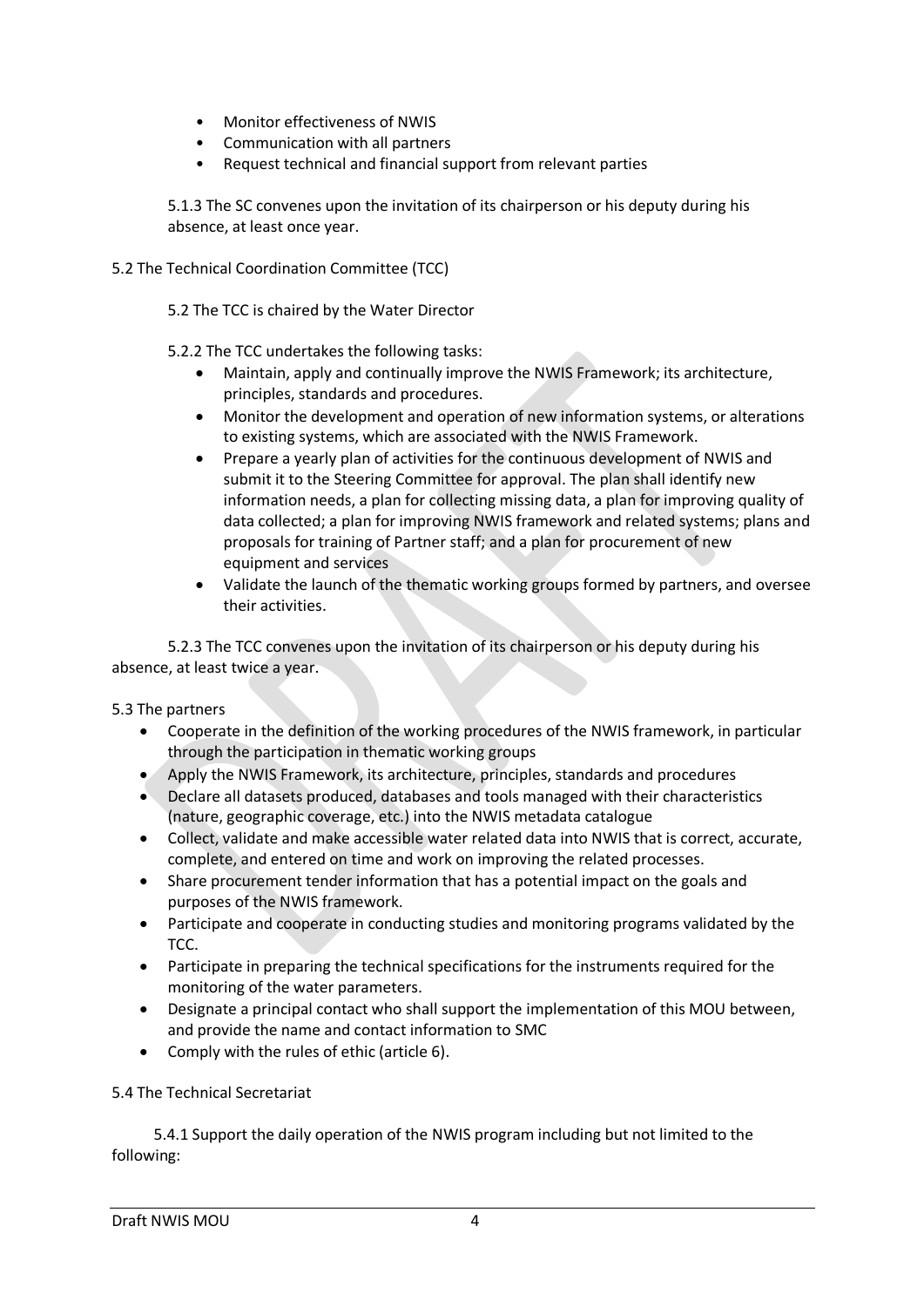- Manage and administrate the NWIS platform and associated databases to ensure interoperability.
- Manage and administrate the NWIS Metadata Catalogue and guard its content and metadata quality.
- Support the activities of thematic working groups to deliver guidelines and procedures of the NWIS framework to standardize and harmonize the data
- Provide secretariat services to the SMC and TCC
- Arrange support for other Partner database administrators and to help them fulfill their NWIS duties and obligations, including the continuity of the data flow from partner data resources to NWIS
- Define and ensure data quality, data validation, and data integrity and consistency with related systems.
- Maintain the security of data and ensure the copy rights and rules of access of stored information.

# 5.5 NWIS users

The NWIS stakeholders and the public can use the data under their own responsibility. The responsibility of the NWIS partners could be involved in the sole case of their gross negligence and will only include direct damage.

# ARTICLE (6): ETHIC RULES

6.1 Each partner recognises the essential role of the data producers and commits itself:

- to indicate the status and/or the validation level of the data and their qualification,
- not to modify any data without the producer's agreement, as the latter is the only one empowered to do so,
- to quote the data producer in any transmission of data, except when the aggregation level makes this information irrelevant,
- to incite the users to contact the producers for any specific interpretation or doubt on the data value,
- to inform the producers of any discrepancy in their data which it could have any knowledge of,
- not to process the data of another Partner for which the latter is clearly responsible,
- to inform the Partners of any publication of their data, and to check with them that it does not make a reading, which could be conflicting with the one that is under their responsibility.

6.2 The elementary data of the WIS are intended to be made available to everyone, free of charge, except for:

- data, the confidentiality of which is protected by regulations,
- restrictions provided for in laws and international conventions,
- data for which the NWIS has only a restricted dissemination right.

6.3 Data re-use and re-dissemination are free, provided that the user mentions the data origin.

6.4 The commercial use of the data is only authorised when it brings significant added value.

# ARTICLE (7): TERM, GENERAL PROVISIONS

7.1 Term: The term of this MOU is indefinite as the NWIS is expected to be an ongoing initiative.